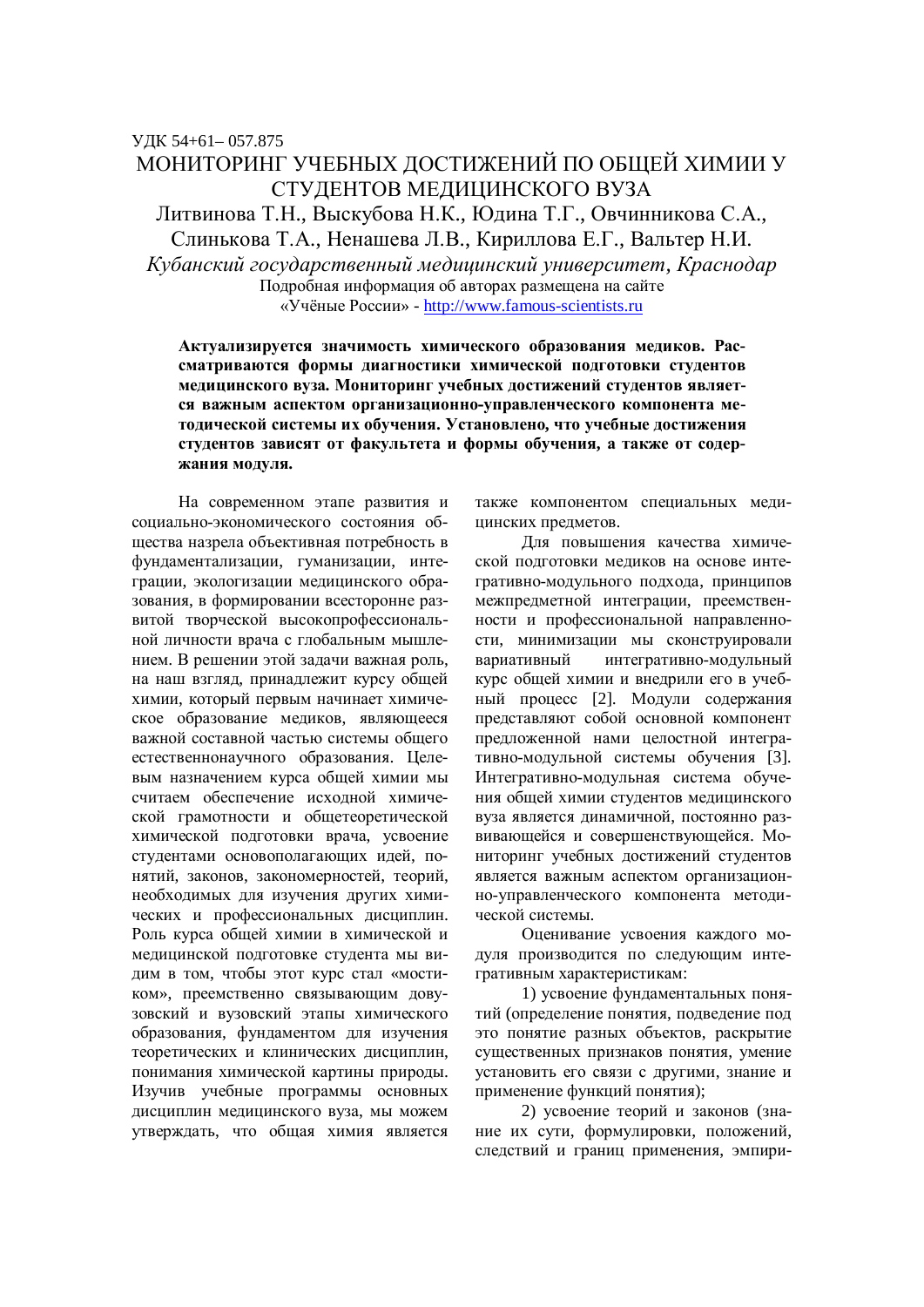ческое доказательство, использование их функций);

3) овладение основными мыслительными операциями (анализ, синтез, обобщение, абстрагирование, нахождение аналогий, моделирование, сравнение и др.), умение использовать готовые и составлять алгоритмы, решать типовые химические задачи данного блока содержания, умение выполнять лабораторный химический эксперимент, наблюдать и фиксировать результаты.

Эти интегративные показатели характеризуют определенное качество химической подготовки и уровень владения интеллектуальными и практическими умениями. Ряд показателей, таких как, умение объяснять суть химических и физикохимических явлений, владение постановкой учебных проблем и химических экспериментов, работа с учебной и научной литературой, используя различные источники информации, умение самостоятельно выполнить отдельные опыты, представляют собой первый уровень учебнометодологической компетентности. Более высоким уровнем методологической компетентности является умение устанавливать межпредметные связи, самостоятельно выполнять лабораторные работы, применять химические знания для раскрытия сути и объяснения химических процессов, использовать знания и умения для добывания новых знаний. Это второй уровень учебно-методологической компетентности. Если первого уровня достигают практически все студенты, то второго уровня добиваются около 30% студентов лечебного факультета (на других факультетах эти показатели несколько ниже). Учебнометолологическая компетентность студентов подтверждается также:

• пониманием программных вопросов и способностью ориентироваться в определенном круге проблем химического, химико-биологического и химикоэкологического характера;

• готовностью и способностью студентов решать залачи познавательного. ценностно-ориентационного и преобразующего характера, применять теоретические знания и знания о методах исследования веществ в стандартных и новых условиях:

• возможностью применять растворы, другие химические объекты на практике: решать химические залачи, выполнять лабораторные опыты разного уровня сложности, а также самостоятельно вырабатывать на их базе способы познавательной деятельности.

Контроль усвоения студентами курса общей химии осуществляется нами в следующих формах:

• наблюдение и устный опрос на занятии;

• текущий тестовый контроль в процессе изучения каждого модуля (всего 16 тестовых проверочных работ в шести модулях курса общей химии, особенностью которых является аргументация выбора правильного ответа);

• анализ ошибок, прием практических навыков, рефератов;

• работа в студенческом кружке, подготовка докладов на студенческую конференцию:

• защита модуля (письменная работа, при необходимости в сочетании с устным собеседованием).

В конце каждого модуля производится обобщение и систематизация важнейших знаний, защита компонентов модулей по вариативным вопросам содержания модуля. Именно на этом этапе студенты проявляют наибольшую активность в проявлении владения знаниями и умениями по всему модулю, коммуникативные умения и способность аргументировано отстаивать свою позицию.

В качестве примера приведем результаты учебных достижений (по пятибалльной системе оценивания) студентов 1 курса лечебного и педиатрического факультетов по модулям «Основы количественного анализа» (табл. 1), «Основы химической термолинамики и кинетики» (табл. 2), «Учение о растворах. Протолитические и гетерогенные процессы и равновесия» (табл. 3) в период обучения, а также через полгода и через год после изучения данных модулей.

Полученные количественные показатели мы подвергали статистической обработке с помощью критерия Стьюдента, опираясь на работы Кыверялга А.А. [1].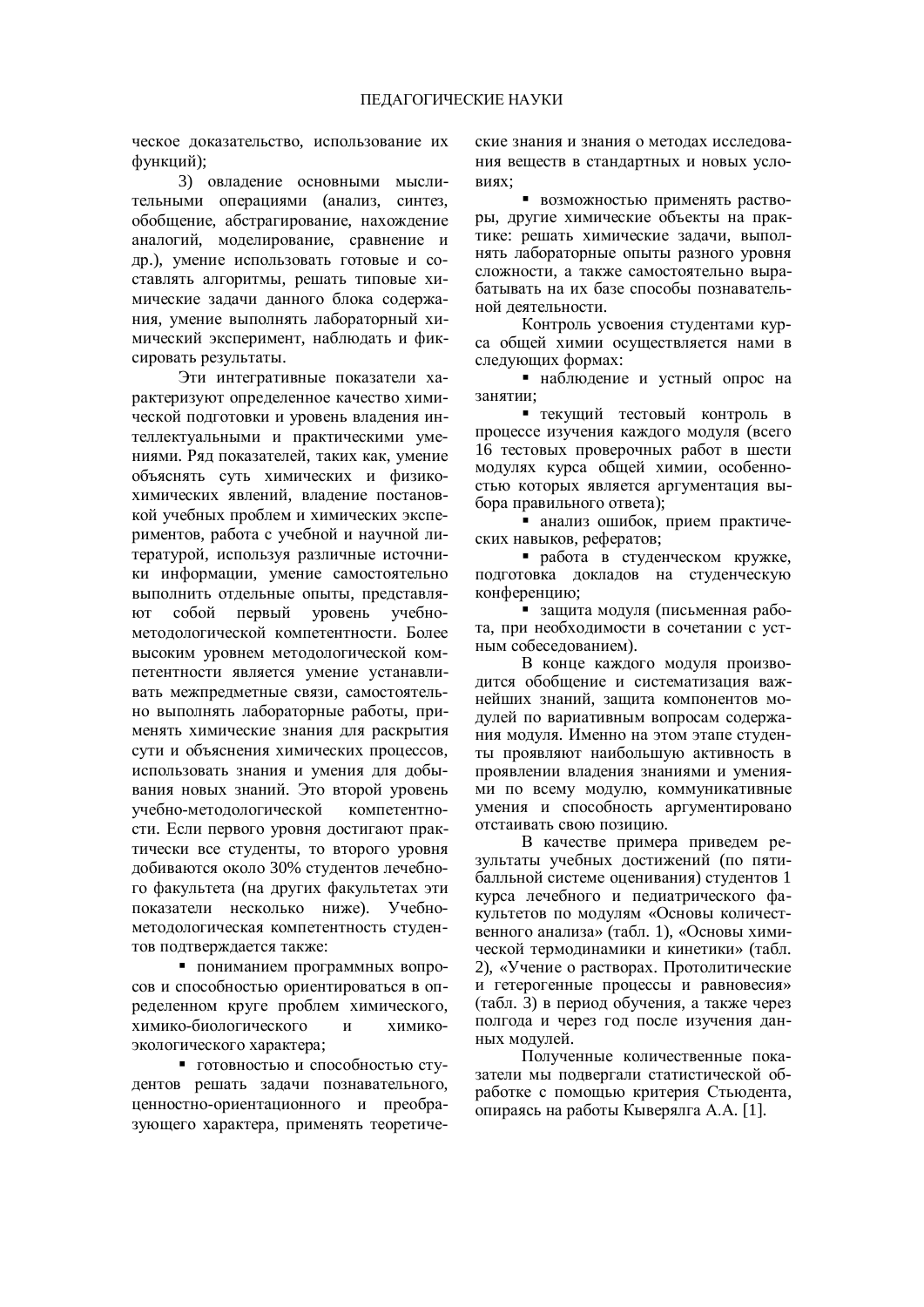## ПЕДАГОГИЧЕСКИЕ НАУКИ

| <u>KOMA TUUTBUHIIOI O UHUMBUZ</u> |          |          |            |             |            |               |  |  |
|-----------------------------------|----------|----------|------------|-------------|------------|---------------|--|--|
| Факуль-                           | Тестовый | Защита   | Тестовый   | Процент     | Тестовый   | Процент       |  |  |
| тет, форма                        | контроль | модуля   | контроль с | правиль-    | контроль с | правиль-      |  |  |
| обучения,                         | (средний | (средний | интервалом | ных отве-   | интервалом | НЫХ           |  |  |
| число                             | балл)    | балл)    | $0.5$ года | тов (через  | 1 год      | ответов       |  |  |
| студ.                             |          |          | (средний   | $0.5$ года) | (средний   | $($ через $1$ |  |  |
| групп $(n)$                       |          |          | балл)      |             | балл)      | год)          |  |  |
| Лечебный,                         | 3,326    | 3,249    | 3,260      | 64,988      | 3,22       | 59,456        |  |  |
| $r/6$ , $n = 14$                  |          |          |            |             |            |               |  |  |
| Лечебный,                         | 3,001    | 2.998    | 2,082      | 43,686      | 2,060      | 41,074        |  |  |
| $x/p, n = 8$                      |          |          |            |             |            |               |  |  |
| Педиатр.,                         | 2.893    | 2.769    | 2,673      | 49.378      | 2.323      | 47,452        |  |  |
| $r/6$ , $n = 7$                   |          |          |            |             |            |               |  |  |
| Педиатр.,                         | 2,675    | 2,190    | 2,164      | 46,786      | 2,021      | 43,701        |  |  |
| $x/p, n = 4$                      |          |          |            |             |            |               |  |  |

Таблица 1. Показатели учебных достижений студентов 1 курса по модулю «Основы  $\kappa$ опичественного анапиза»

Таблица 2. Показатели учебных достижений студентов 1 курса по модулю «Основы химической термодинамики и кинетики»

| Факультет,      | Тестовый | Защита   | Тестовый   | Процент    | Тестовый     | Процент    |
|-----------------|----------|----------|------------|------------|--------------|------------|
| форма           | контроль | модуля   | контроль с | правильных | контроль с   | правиль-   |
| обучения,       | (средний | (средний | интервалом | ответов    | интервалом   | ных отве-  |
| число           | балл)    | балл)    | $0.5$ года |            | 1 год (сред- | <b>TOB</b> |
| студ.           |          |          | (средний   |            | ний балл)    |            |
| групп $(n)$     |          |          | балл)      |            |              |            |
| Леч., г/б       | 3,281    | 3,515    | 3.093      | 59.777     | 3.040        | 59.95      |
| $n = 14$        |          |          |            |            |              |            |
| Леч., $x/p$     | 3.024    | 2,976    | 2,232      | 44.630     | 2,14         | 44,236     |
| $n = 8$         |          |          |            |            |              |            |
| Педиатр.,       | 2.834    | 2,850    | 2,588      | 52,042     | 2.504        | 51,836     |
| $r/6$ , $n = 7$ |          |          |            |            |              |            |
| Педиатр.,       | 2,820    | 2,235    | 2,381      | 44,127     | 2,204        | 43,000     |
| $x/p$ , n=4     |          |          |            |            |              |            |

Таблица 3. Показатели учебных достижений студентов 1 курса по модулю «Учение о растворах. Протолитические и гетерогенные процессы и равновесия»

| Факультет,      | Тестовый | Защита   | Тестовый   | Процент    | Тестовый | Процент    |
|-----------------|----------|----------|------------|------------|----------|------------|
| форма обу-      | контроль | модуля   | контроль с | правиль-   | контроль | правиль-   |
| чения, число    | (средний | (средний | интервалом | ных отве-  | с интер- | ных отве-  |
| студ. групп     | балл)    | балл)    | $0.5$ года | <b>TOB</b> | валом 1  | <b>TOB</b> |
| (n)             |          |          | (средний   |            | ГОД      |            |
|                 |          |          | балл)      |            | (средний |            |
|                 |          |          |            |            | балл)    |            |
| Леч., г/б,      | 2,885    | 3,321    | 2,647      | 51,358     | 2,357    | 49,568     |
| $n = 14$        |          |          |            |            |          |            |
| Леч., $x/p$ ,   | 2,641    | 3,005    | 2,324      | 42,212     | 2,018    | 40,378     |
| $n = 8$         |          |          |            |            |          |            |
| Педиатр.,       | 2,723    | 2.747    | 2,469      | 43.295     | 2,341    | 42,238     |
| $r/6$ , $n = 7$ |          |          |            |            |          |            |
| Педиатр, х/р,   | 2,515    | 2,271    | 2,110      | 43,233     | 2,041    | 41,127     |
| $n = 4$         |          |          |            |            |          |            |

Анализ данных, приведенных в таблицах, показывает, что учебные достижения студентов зависят от факультета и формы обучения, а также от содержания модуля. Студенты педиатрического факультета имеют более низкие показатели (вероятность  $p=0,95$ ), чем студенты лечебного факультета, а студенты госбюджет-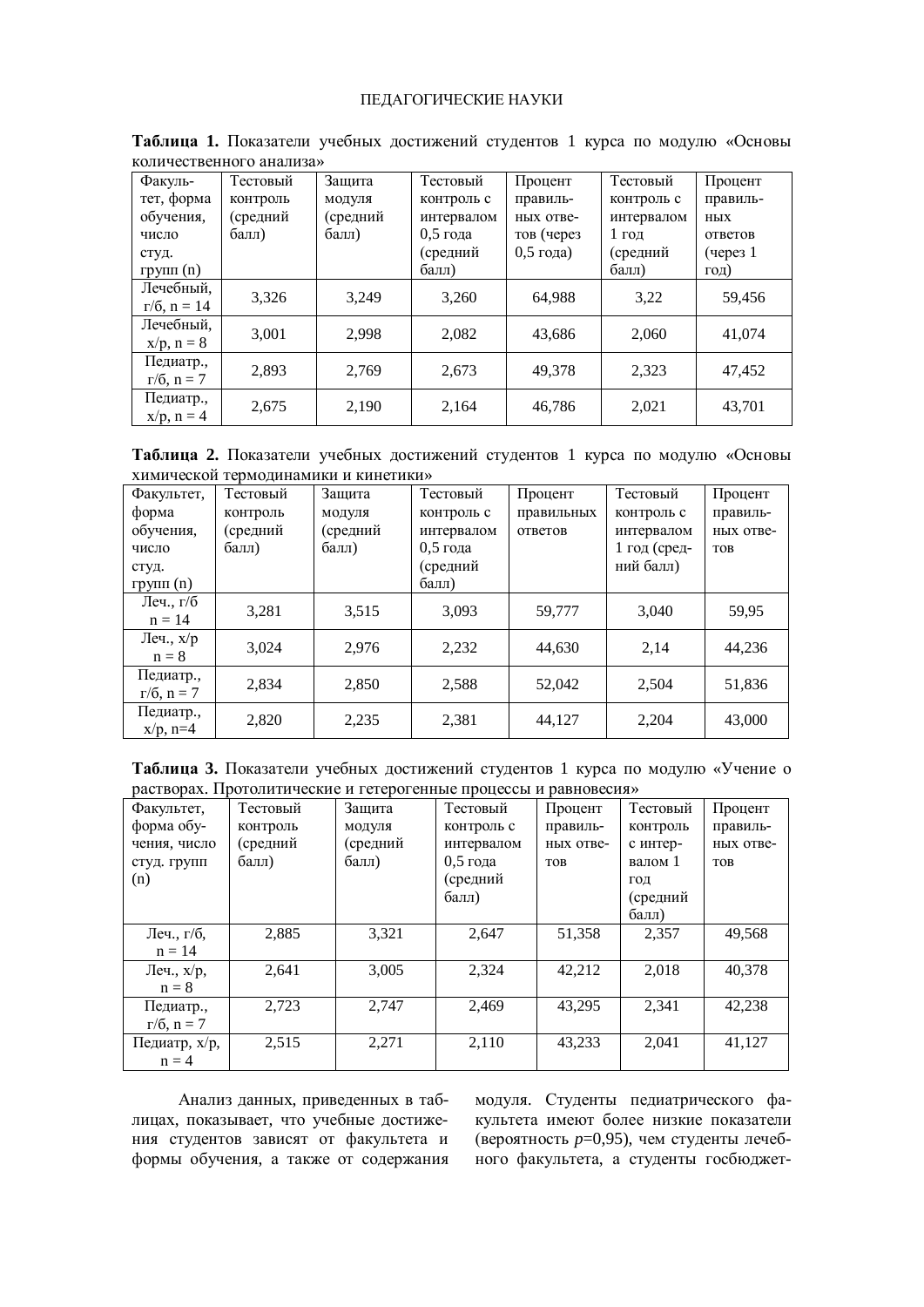ной формы обучения более успешны, чем обучающиеся на платной форме обучения.

Содержание модуля «Учение о растворах. Протолитические и гетерогенные процессы и равновесия» является более емким в сравнении с двумя другими модулями. Учебный материал модуля тесно связан с биохимией и физиологией, включает большое количество расчетных задач, поэтому является наиболее трудным для восприятия первокурсниками.

Методический анализ выполнения тестовых заданий выявил те из них, которые вызывают наибольшие затруднения, не запоминаются, а также те, которые прочно зафиксировались в памяти. Например, среди тестовых заданий модуля «Основы количественного анализа» с низкими результатами их выполнения студентами лечебного факультета г/б формы обучения  $(n = 196 \text{ y})$  оказались следующие:

1). *Кониентраиия вешества в рас* $m$ воре - это величина, измеряемая количе $c$ *mвом растворенного вешества в*:

1) определенном объеме раствора;

2) определенной массе раствора;

3) определенной массе растворите-

4) количестве растворителя;

ля:

5) определенном объеме растворителя.

Средний балл выполнения этого задания составил 1,83, а процент правильных ответов - 36,72. Через год средний балл выполнения этого же задания составил уже 1,28, а процент правильных отве- $TOB - 25,68.$ 

2). *Индикатор - это*:

а) вещество, необходимое для определения конца титрования;

б) слабая органическая кислота или слабое органическое основание;

**в**) вещество, участвующее в реакции, вызывающее заметные на глаз изменения окраски в состоянии эквивалентности;

г) вещество с большой зоной рН перехода окраски;

д) вещества, у которых недиссоциирующие молекулы не имеют окраску.

Средний балл по этому заданию составил 1,99, через год – 1,60, а проценты правильных ответов составили, соответственно. 39.79 и 32.09.

Тестовое задание: укажите воз- $M$ <sub>*МО*Жные способы приготовления раство-</sub> *poв: a)* по навеске; б) из фиксаналов; в)  $pa$ збавлением более концентрированного *раствора* с вариантами ответов:1) а, б 2) б, в 3) а, б, в 4) а, в – оказалось наиболее легким, средний балл достаточно высокий -4,47, правильный ответ дали 89,44% студентов. Через год на этот вопрос правильно ответили 61,54% студентов, а средний балл составил 3.27.

На наш взглял именно качественный и количественный анализ, результатов тестирования (с комментарием студентов, обосновывающим выбор ответа), письменных работ позволяет судить об изменении качества знаний, уровня, мотивов познавательной деятельности, владения логическими примерами мышления.

Постоянный мониторинг учебных достижений студентов дает нам ориентиры для дальнейшего совершенствования как содержания модулей курса общей химии, так и методики его изучения.

#### СПИСОК ЛИТЕРАТУРЫ:

1. Кыверялг А.А. Методы исследования в профессиональной педагогике. -Таллин: «Валгус», 1980. – 334 с.

2. Литвинова Т.Н. Теория и практика интегративно-модульного обучения общей химии студентов медицинского вуза. – Краснодар, Изд-во Кубанской государственной медицинской академии, 2001.  $-264$  c.

2. Литвинова Т.Н. Метолическая система обучения курсу общей химии как основа повышения качества образования студентов-медиков и условия ее реализации// Кубанский научный медицинский вестник. 2001. № 5–6. С. 65 – 70.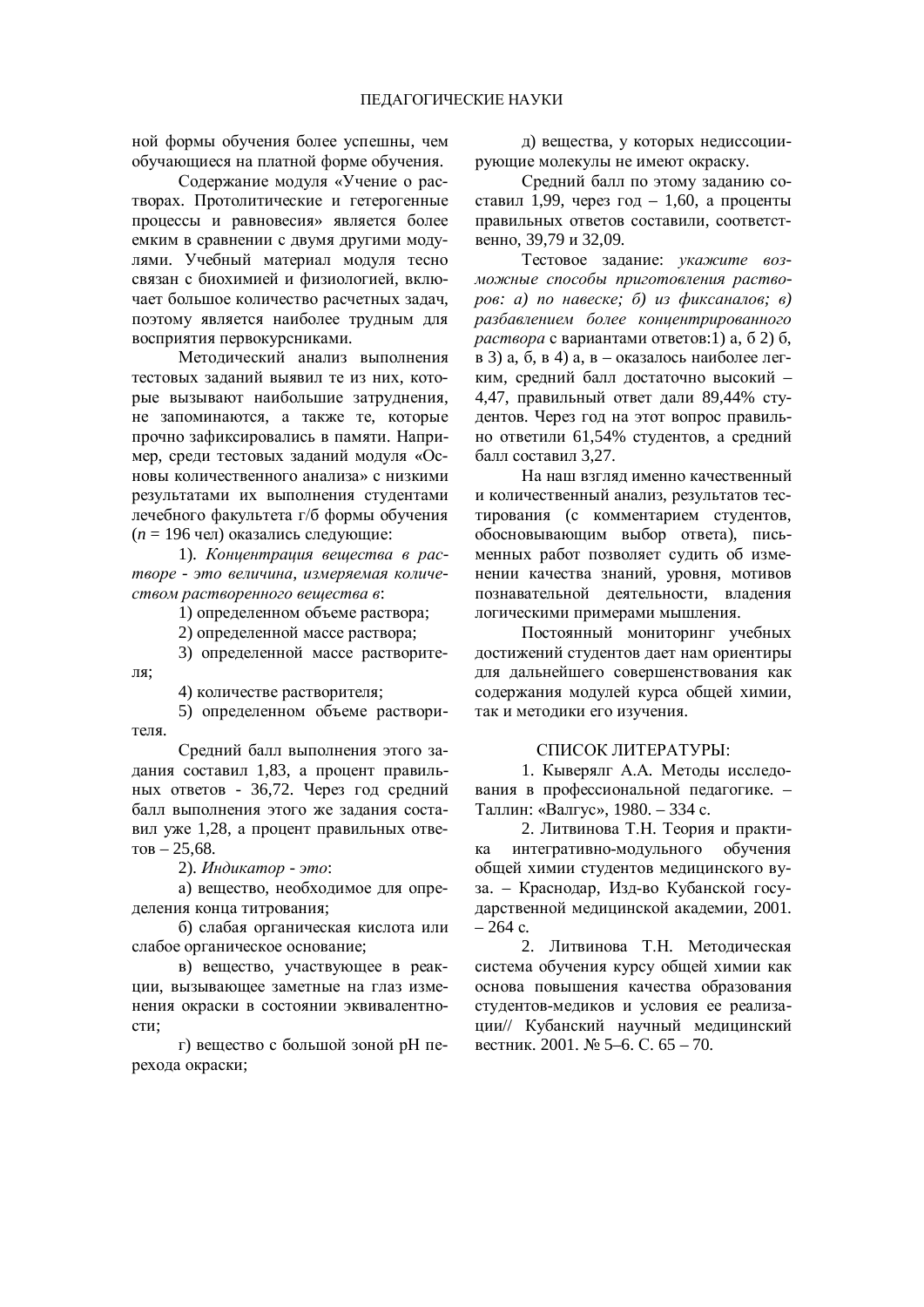#### ПЕДАГОГИЧЕСКИЕ НАУКИ

### **MONITORING OF GENERAL CHEMISTRY TRAINING ACHIEVEMENTS OF MEDICAL HIGH SCHOOL STUDENTS**

Litvinova T.N., Vyskubova N.K., Yudina T.G., Ovchinnikova S.A., Slinkova T.A., Nenasheva L.V., Kirillova Ye.G., Valter N.I. *Kuban State Medical University, Krasnodar* 

The significance of chemical education of physicians is actualized. The forms of diagnostics of chemical training of medical high school students are examined. Monitoring of students training achievements is important aspect of organizational-administrative component of methodical system of their education. It is established that training achievements of the students depend on department and form of education as well as on the content of module.